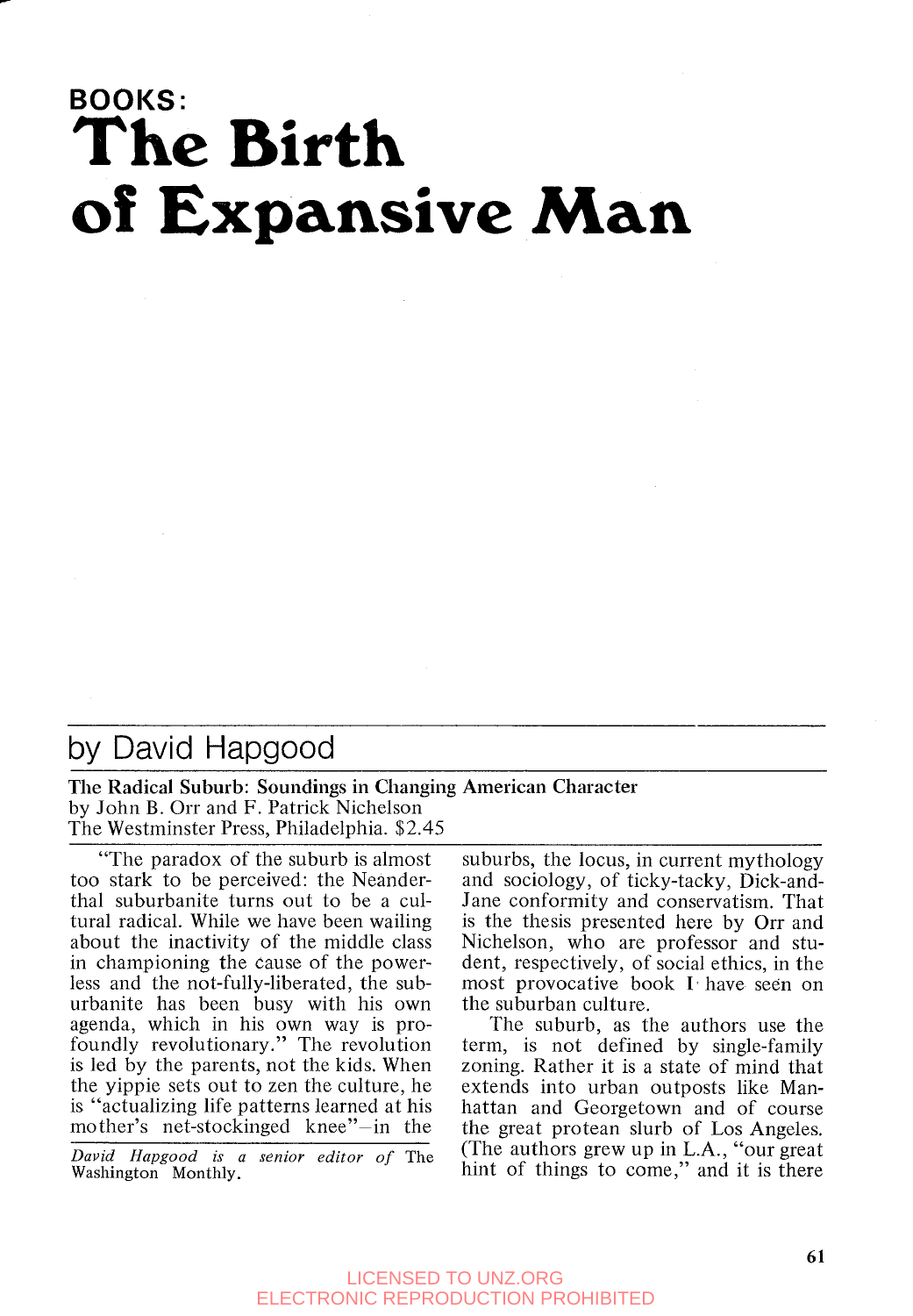that they identified the "pioneers of suburban radicality.") In the suburbs, the authors persuasively argue, you find that the lushest flower of western capitalism, the affluent American, is now engaged in sabotaging the culture that gave him birth.

"Expansive man" is their name for the suburban radical. Affluent, he is liberated from the politics of scarcity. Detribalized, he is free of the tribe's fierce loyalties and solemn hatreds. He has shed the tight puritanism, greed, and rationality of that WASP culture which, for WASP and ethnic alike, has been the substance of the American Dream. And, sometime in the early sixties, God died in the suburbs. Without tribe, the suburban radical has no past, and without God, no future. That leaves only the present, and expansive man has to make the most of it. His life is an incessant search for experience; when one experience has been drained of its novelty, he moves on in search of another. He is likely to switch jobs frequently, not waiting for the gold watch. Appreciating variety and unbound by tribal law, expansive man cannot take his neighbors' fiercely-held faiths too seriously. He likes to play both with beliefs and life styles. In abandoning severe rationality, in his enjoyment of conflicting values, expansive man is making a "major move towards the Easternization of the American middle class"; the Oriental fads are no coincidence.

In politics, into which expansive man frequently lurches, he is likely to be unsteady, unreliable, and imaginative. Expansive man is profoundly irritating to his more rigid and tribal fellowcitizens. To the hardhat, blacks are recognizable as tribal enemies; but the suburban radical dismisses tribalism itself and seems about to adopt the hardhat as an object of curious interest. Similarly, the more rigid liberals are horrified when expansive man lionizes the Black Panthers (as was so beautifully recorded by Tom Wolfe in his essay "Radical Chic"), even though the Panthers' paramilitary machismo runs counter to the suburban style; but of course the Panthers are just this year's pets. The permissive suburban radical occupies one extreme on the cultural axis along which America's future is being fought out; at the other end are the puritans of the new left and the much more significant radical right. Expansive life is expensive, bought at the cost of shoving economic issues under the rug; the authors see the danger that the suburban radical will ultimately turn to the right to protect his zoning code. They also feel that he helps bring on conflict. "Perhaps the greatest danger to American society in the coming of expansive man is this possibility: that he will encourage a rigid, fierce polarization of the suburb, with other groups uniting in a backlash to resist his disruptive behavior. ''

Anyone who dabbled in suburban politics in the sixties, as I did, might well take a fresh look backwards in the light of the authors' vision of the suburban radical (remembering always that, as they point out, expansive man is a tendency, not a portrait, and that he is a minority even in the suburbs). Let me now explore how their thesis illuminates my own experience.

It was a college town in the Northeast Corridor, population 25,000, with income far above the average and an extraordinary number of expansive people. Most of the natives belonged to a kind of bourgeois intelligentsia, endowed with both financial and diploma status; because they did not work with their hands, it was generally presumed that they worked with their heads. The town was also home to a black minority, about 10 per cent, and roughly the same number of Middle Americans. Both groups, but especially the blacks, were gradually being shoved out by class zoning. Local government was run from the top down, no worse than most places, by a cozy establishment that was neither imaginative nor consciously oppressive. The opposition, such as it was, consisted largely of programmatic liberals left over from the fifties; they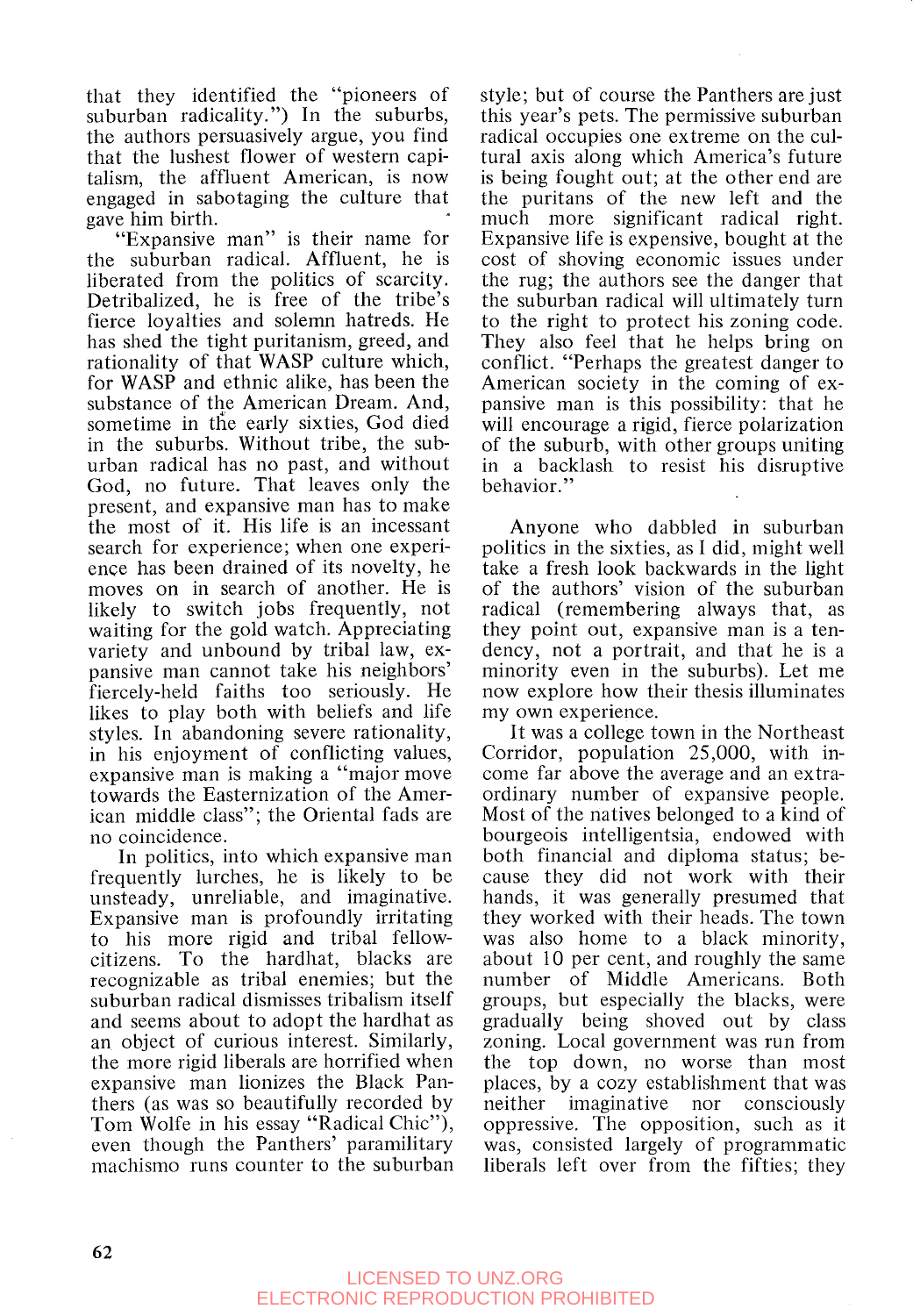seldom won, but that didn't matter because they would rather write a good platform than be county committeemen.

In the early and mid-sixties, new people moved into local politics, some of whom fit the definition of *The Radical Suburb.* They were white and over-30 tribal dropouts, almost always from the WASP and Jewish tribes-comfortable enough in financial career status so that neither of these pursuits took all their energy, and, I suspect, bored. They had worked their way through Danish furniture and trips-to-Europe, and then they took up the game of politics. In 1963, they went in heavily for civil rights, attacking the informal segregation that prevailed in the town's mores. Some went on to class issues, mostly concerned with housing. About 1965 most of them switched to peace, and later to ecology. They tended to switch in flocks, like birds responding to a finely tuned call, and a good number flew through several political causes and clear out the other end into encounter (essentially a search for the lost tribe).

It was a strange time. Those already in local politics were puzzled and exasperated by the newcomers: they didn't play by the rules, their self-interest was unclear (what did they really *want?),*  they would swamp an issue and then abandon it. Blacks, especially, were first discomfited when the whites crawled all over them vicariously experiencing black suffering, and then distressed, though perhaps secretly relieved, when the whites abandoned the cause. Tribals, both white and black, were baffled by the newcomers' lack of paranoia about opposing tribes. Rational liberals disapproved of the newcomers' erratic performance and their emphasis on style over platform. As for the newcomers, they seemed to be having a ball.

The newcomers' behavior in many ways fits Orr and Nichelson's concept of expansive man. Their political successes, it seems to me in retrospect, were due to the appeal of expansiveness. Two local issues on which some measurable progress was made were race and class. Many

overt racial bars were dropped, if only to reveal the deeper barriers below; at least a beginning was made toward reversing the public policy of class exclusion in housing. In fighting on these fronts, the overt appeal was to social justice. But justice for others has not been one of history's better selling issues. **A** more potent, though less explicit appeal was that of variety: the reason not to drive out the black and poor, the young and the single, was that their presence made the town more interesting-different kinds of people to play with. This appeal

"*A fascinating critique.* . . ."<br>
—The New York Times

". . . *absolute candor.* . . *deserves to be read in full and pondered by anyone concerned with public affairs,* ''

-David **S.** Broder



**An analysis of the peace movement by the organizer of Students-for-McCarthy and coordinator of the Vietnam Moratorium.** 

**Reprints:** 25 cents each, orders under 50; 15 cents each, orders 50 or more.

Please send<br>
<u>reprints</u> of "The Politics of Peace" by Sam Brown. I enclose\_\_\_\_\_

**Name** 

**Address** 

**City** s state- **Zip-**

**The Washington Monthly,** 1150 Conn. **Ave. N.W. Washington, D.C., 20036.** 

### **<sup>63</sup>**LICENSED TO UNZ.ORG ELECTRONIC REPRODUCTION PROHIBITED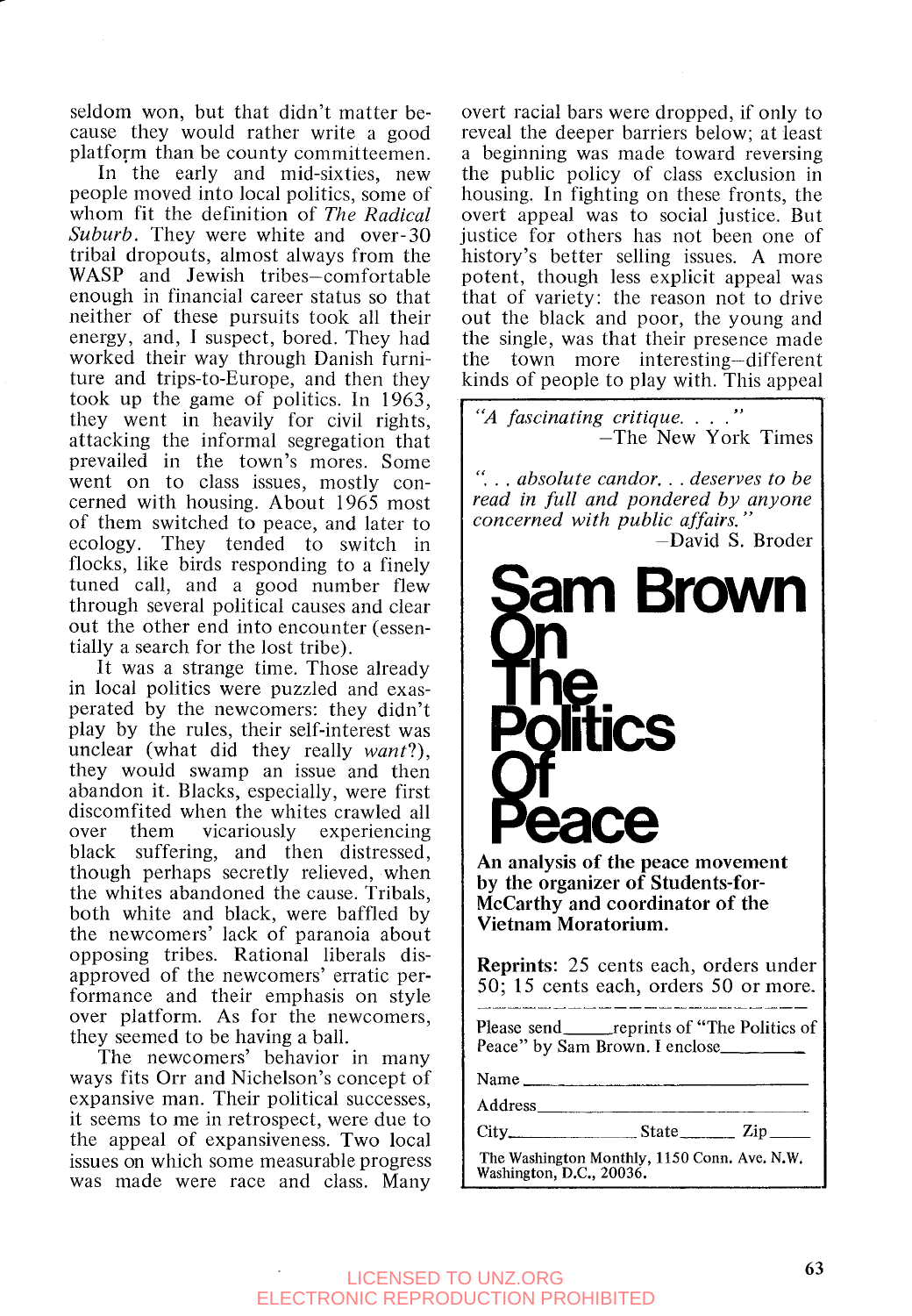was aimed at the expansive type, and at him alone. It made no sense at all to the tribals, who wanted a one-tribe community, nor to the academic liberals, whose ideal was to make everyone like themselves, nor yet to the presumed beneficiaries, whom it dcfined as a kind of field trip. But the idea of variety drew a wide response in town and proved to be the only plausible reason to dilute the sacred principle of suburban exclusiveness.

Changes in public policy in that town, and they were considerable, seem less important in the long run than the change in the political process. The number of people actively engaged in politics was greatly increased, and they brought new values into the system. These people discovered that, in an affluent community, considerable change is possible within the existing order; the same establishment still runs the town, but its style has changed. Freedom of behavior has expanded. More people in politics strengthens the community against reaction. When the backlash surfaced in the past year with the usual outcry against pcace, pot, and permissiveness, the town's political fabric seemed strong enough to contain the attack.

All this took time, for the newcomers had to learn how to play the game, a more or less painful process for those who have been to college, since it means casting off rational modes of thought. The newcomers learned that politics is irrational, that it deals in emotions and personalities, that perception is the only reality, and that the game is played mainly on bluff. These are not new insights; the trick is to be able to act on them. The expansive suburbanite, freed of both tribal paranoia and excessive rationality, often turned out to be a skillful and imaginative player. Certainly in our town the newcomers accomplished goals toward which rigid liberals had been striving for years without success. For a couple of decades, the local liberals had been issuing ponderous reports advocating a municipal swimming

pool; nothing had happened. The newcomers got the pool in a few months by mobilizing tribals who cared little about swimming but loved to harass the establishment, and by other tactics, like absurd "deadlines" for action, that seemed to embarrass the old liberals. That kind of effectiveness is the bright side of suburban radicalism.

The browner side is of course the ficklencss of expansive man. This is not so much because, as Sam Brown has argued, liberals consider a problem solved once it is catalogued; rather it is because expansive man gets bored with an issue once he has savored it. There is no self-interest to cement his loyalty when the going gets dull. So his participation, skillful as it is, comes in great intermittent gusts of cultural fashion. Some of us in suburban politics used to wish secretly that the troops wanted a garbage contract or a job in the county courthouse so we could hold on to them for the next battle. Affluence has its drawbacks.

The suburban radical, talented and flawed, is an erratic freedom fighter in our present cultural struggle. A citizen of post-industrial society, free (or bereft) of tribe and God, homeless and lonely, fond of living and scared of dying, he is groping for the future. The question is, are we going to have a future? The suburban garden of Eden is zoned offlimits to most Americans and to all the rest of the world. If suburban man is going to be free to proceed with his cultural revolution, he will have to cope with the angry tribes outside. He may, as Orr and Nichelson fear, hire Ronald Reagan to guard the gates, which means giving up much of his playfulness-Reagan doesn't come cheap-to protec't his property. The other way is to extend to the outsiders an opportunity to become affluent and find it boring. That might save suburban man's skin and the revolution as well; more important, perhaps, in enlisting him, it would be an experience beyond any he has found yet-better, even, than *Beaujolais Nouveau* or last week's encounter group.